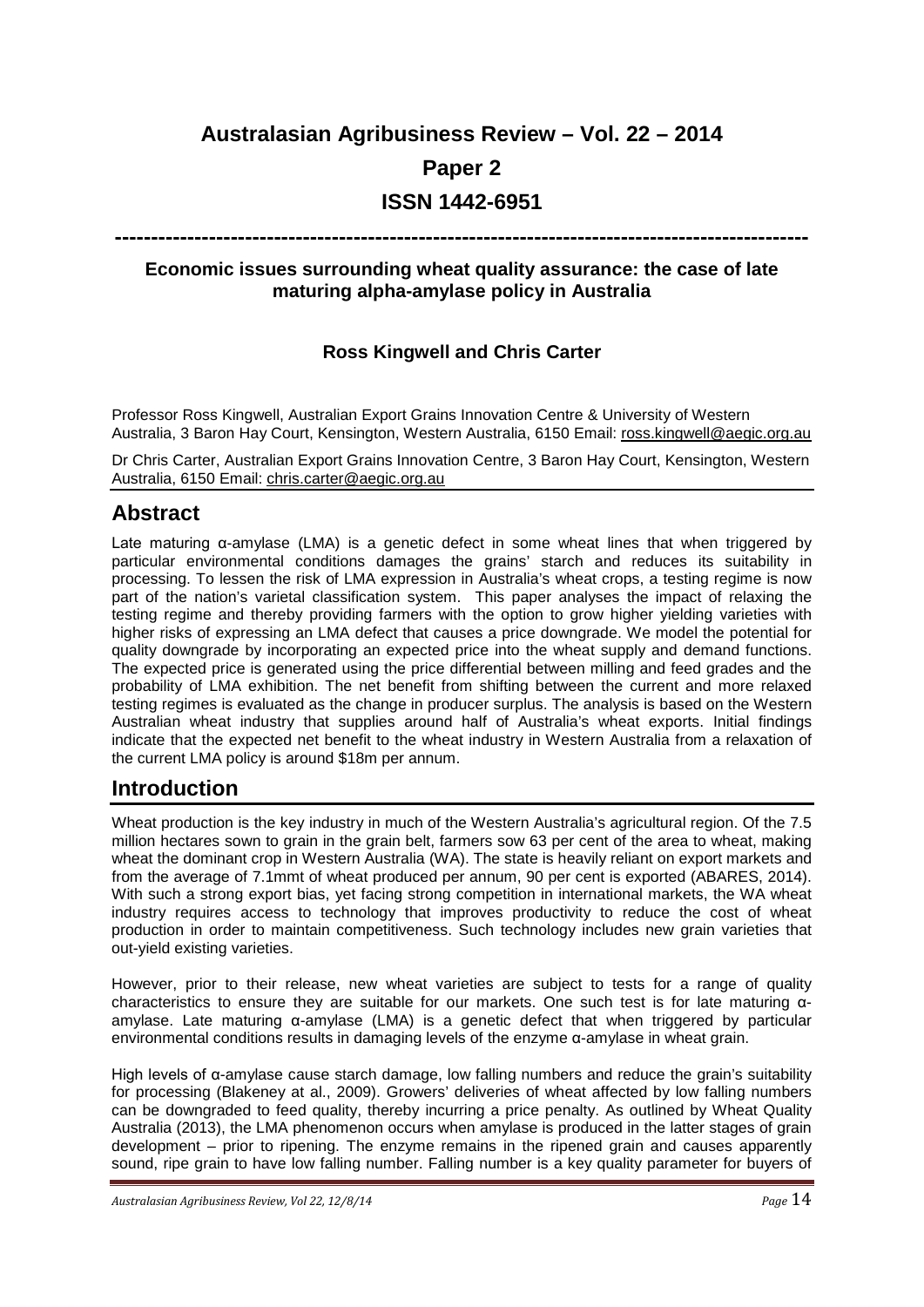grain and so this can negatively affect grain value. As the falling number test is not standard at grain delivery sites, and LMA affected grain is not identifiable through a visual check, there is potential for LMA affected grain to enter the export supply chain. The tendency for a variety to produce LMA is genetic while the trigger for LMA production is often environmental – a cold temperature shock at a critical point in grain development. It is acknowledged that not all varieties have the genetic potential to produce LMA. Mares and Mrva (2008) point out that LMA expression appears to be controlled by one or two recessive genes acting alone or in combination, when triggered by a temperature shock, though in highly vulnerable varieties the expression may occur randomly without any recognised trigger (Lambe, *pers. comm*.).

LMA affects various stakeholders within Australia's wheat industry. Farmers are affected when wheat is downgraded, following poor results from the falling number test. The bulk handler would implement the test at a grain receival site on a discretionary basis, where the grower delivers the grain, at the same time as other mandatory wheat quality tests including those for protein, screenings, moisture and hectolitre weight. If LMA-affected grain is detected, aside from the additional testing fee accrued by the grower, there is potentially a \$20-\$50/t penalty for both LMA affected grain and sprouted grain, if the grain is segregated into the General Purpose (GP) or Feed (FED1) grades instead of the regular Australian Prime White (APW) grade.

Processors can also be affected when their purchases of wheat perform less well during processing than anticipated. The reputation of marketers of Australian grain can also be affected if they sell shipments of grain adversely affected by LMA, and subsequently receive unfavourable feedback and criticism from the end-users of the affected grain. Lastly, wheat breeder activity is also affected in ways that require some explanation.

Firstly, no low-cost, large volume throughput test for LMA is currently available for use by wheat breeders. Secondly, since LMA is inherited as a recessive trait, for LMA testing to be accurate, pure seed of genetically fixed lines is required. Accordingly, the test for LMA can only be applied to very advanced lines. Hence wheat breeders, after incurring significant development costs, then risk having some of their advanced high-yielding lines screened out due to LMA problems. Anecdotal evidence suggests that current LMA testing has disallowed the release of some breeding lines with up to a 10 per cent yield benefit over current varieties.

The activation of LMA is climate-induced and variety dependent (Mares and Mrva, 1993). The current laboratory test for LMA that seeks to mimic those climatic conditions can only currently be implemented near the end of the breeding selection process, with 30 lines tested per breeding company per year, prior to widespread geographical testing of potential varieties. This causes breeders to accrue nearly the full cost of breeding a new variety before the test determines whether the LMA risk is sufficient to require the variety to be classified as feed wheat or whether it can remain as a candidate for milling wheat. Breeding companies mostly discard varieties classified as feed wheat, as it is not likely that growers will adopt them. The breeders rely on growers to adopt their varieties as their revenue is dependent on an end point royalty system (Kingwell, 2005) where growers pay a royalty based on production.

Of further concern to breeders is that the LMA test can generate 'false negatives' – i.e. generation of low or nil LMA expression when the variety may be capable of high expression. Accordingly, there is a small chance that a variety may achieve milling wheat status, only to subsequently experience receival point downgrades in some regions in some seasons when the LMA is expressed. In these particularly adverse situations Wheat Quality Australia, the body responsible for varietal classification, has stated that it reserves the right to downgrade any variety that expresses LMA in the field, meaning growers would no longer be able to deliver the variety into high priced grades, if at all. This limits the possibility of growers delivering LMA affected grain.

There are large differences between the wheat breeding companies in Australia regarding the proportion of material discarded due to failure to pass the LMA test. Over time the proportion of advanced lines liable to be rejected will diminish as breeders alter their parental material in crossing programs to favour those with less risk of containing the LMA defect. However, in recent years and in the near term it is likely that a similar proportion of advanced lines will continue to fail the LMA test. If a cost-effective and accurate LMA test could be implemented earlier in the breeding and release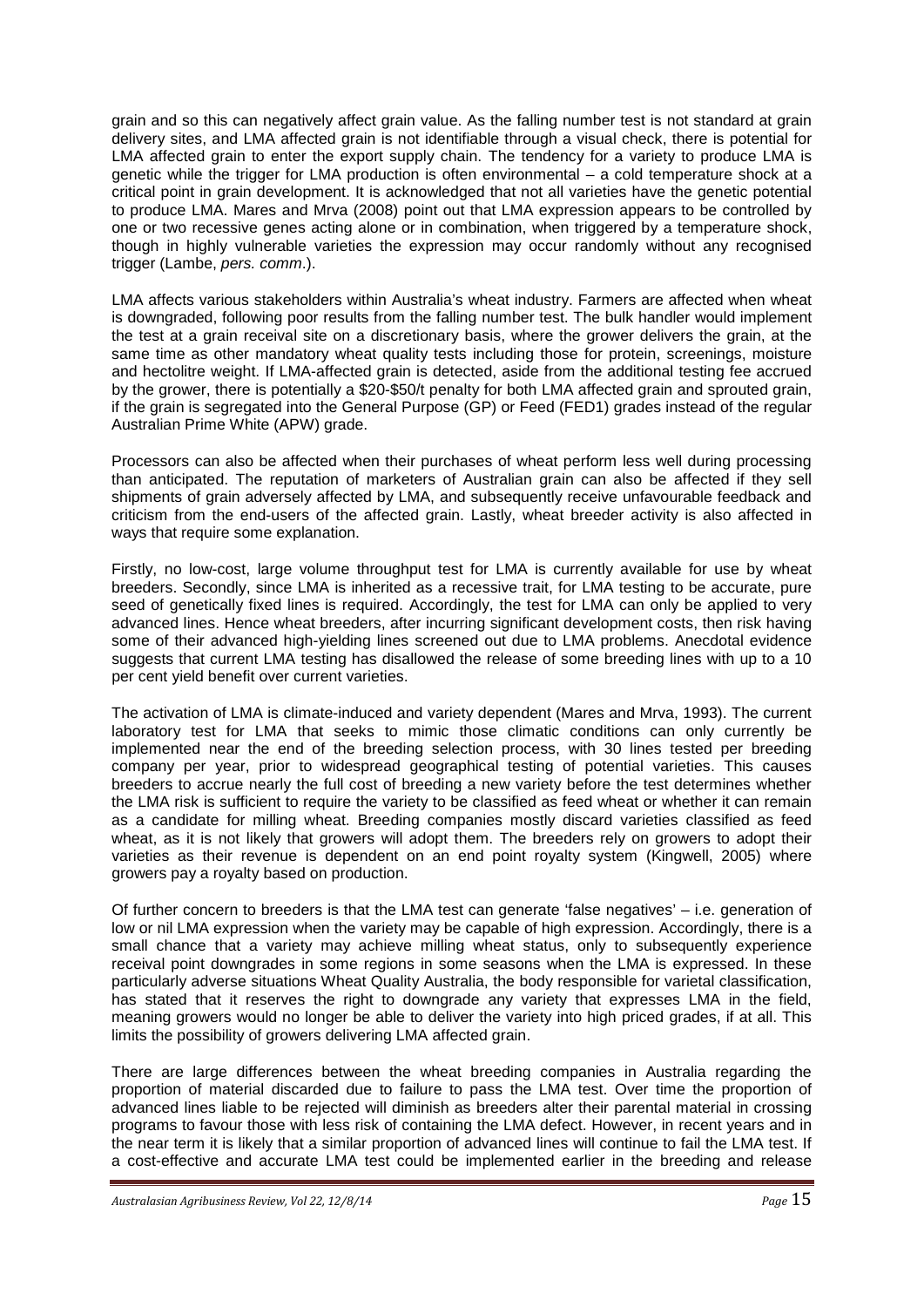schedule, then a significant portion of the breeding effort could then focus on bringing forward more lines in which the LMA risk was low.

So, in summary, the current key issues for breeders are the test's limited throughput capacity, the late stage application of the existing LMA test, its cost, its efficacy in representing field conditions and the 'cliff face' or binary nature of the test outcomes whereby an intended milling variety can be appraised to only qualify as a milling wheat or a feed wheat.

The advantages of the current policy of managing the LMA risk is that it ensures growers avoid the risk of delivering grain that otherwise might be downgraded to feed if the test was not employed. Furthermore, marketers and processors are better protected against the risk of selling or using grain affected by LMA and so overall the reputation of the quality of Australian grain is upheld. However, conversely it means that growers might not have access to potentially high-yielding lines that are not released due to their LMA risk.

The cost of foregone yield may be high for growers in regions where the climatic risk of LMA expression is low. This cost of possibly foregone yield may diminish through time if breeding companies re-adjust their crossing programs to ensure more genetic material with low inherent LMA risk is included as parental stock. However, this period of transition may not be brief for a couple of reasons. Firstly, as pointed out by Mares and Mrva (2008) "with the advent of screening methods based on the imposition of a standard cool temperature shock treatment midway through grain development (Mrva and Mares, 2001), substantial numbers of commercial cultivars and breeding lines prone to LMA have been identified." (p. 8). Secondly, breeders may be loathe to lessen the genetic diversity of their germplasm through using LMA screening, if that results in lesser rates of genetic gain.

Breeding advancement is essentially a numbers game where large populations are required to generate gains from selection. If the size of the population from which selection can occur is reduced then the rate of advancement is liable to be less. Accordingly, in recent years where some breeding companies have been required to discard sizeable proportions of advanced lines due to LMA risk, it is possible that, at least in the near and medium term, a lesser rate of yield advancement results. Anecdotal and informal evidence from breeding companies is that some very high-yielding lines have been and are being discarded, with some sources, including wheat breeding companies, citing that breeding lines with up to 10 per cent yield advantage have been rejected.

However, the crucial comparison is the yield difference between the highest–yielding lines that pass the LMA test versus the highest–yielding lines that fail the LMA test (assuming both lines have equivalent characteristics of all other desirable traits). Such a comparison would often indicate relatively small percentage differences in yield; though as already stated these may be up to 10 per cent, with a conservative estimate being a 2 per cent yield improvement. Nonetheless even small percentages in yield difference are major sources of revenue in a large industry like Australia's wheat industry. Furthermore even small yield differences are likely to influence growers' varietal choices and thereby influence the end point royalty receipts of a wheat breeding company. Lastly, the history of varietal adoption does indicate that occasionally there are outstanding varieties and there is a risk that such 'outstanding' varieties are not made available to growers. An anecdotal example is the variety Wyalkatchem that proved to be a very high-yielding, widely grown variety that was classified as a milling wheat (Australian Premium White grade) in 2001. Apparently, under current LMA testing, the likelihood is that this variety would have been classified as a feed wheat. Hence, the variety may not have ever been released and so growers would not have enjoyed the yield advantages and milling grade prices that actually have transpired since 2001.

To-date there has been no economic assessment of the current LMA policy; nor any economic discussion of changes to that policy. This paper is a start to filling this gap in the economic literature. We use a numerical simulation of the wheat industry under alternate LMA management scenarios to identify whether there is a preferred policy for managing this defect. The simulation uses producer surplus as the proxy for net economic value, given the highly elastic demand function for exported wheat. The paper is structured as follows. The next section outlines the current policy regarding the measurement and management of the LMA risk. Then a methods section details the modelling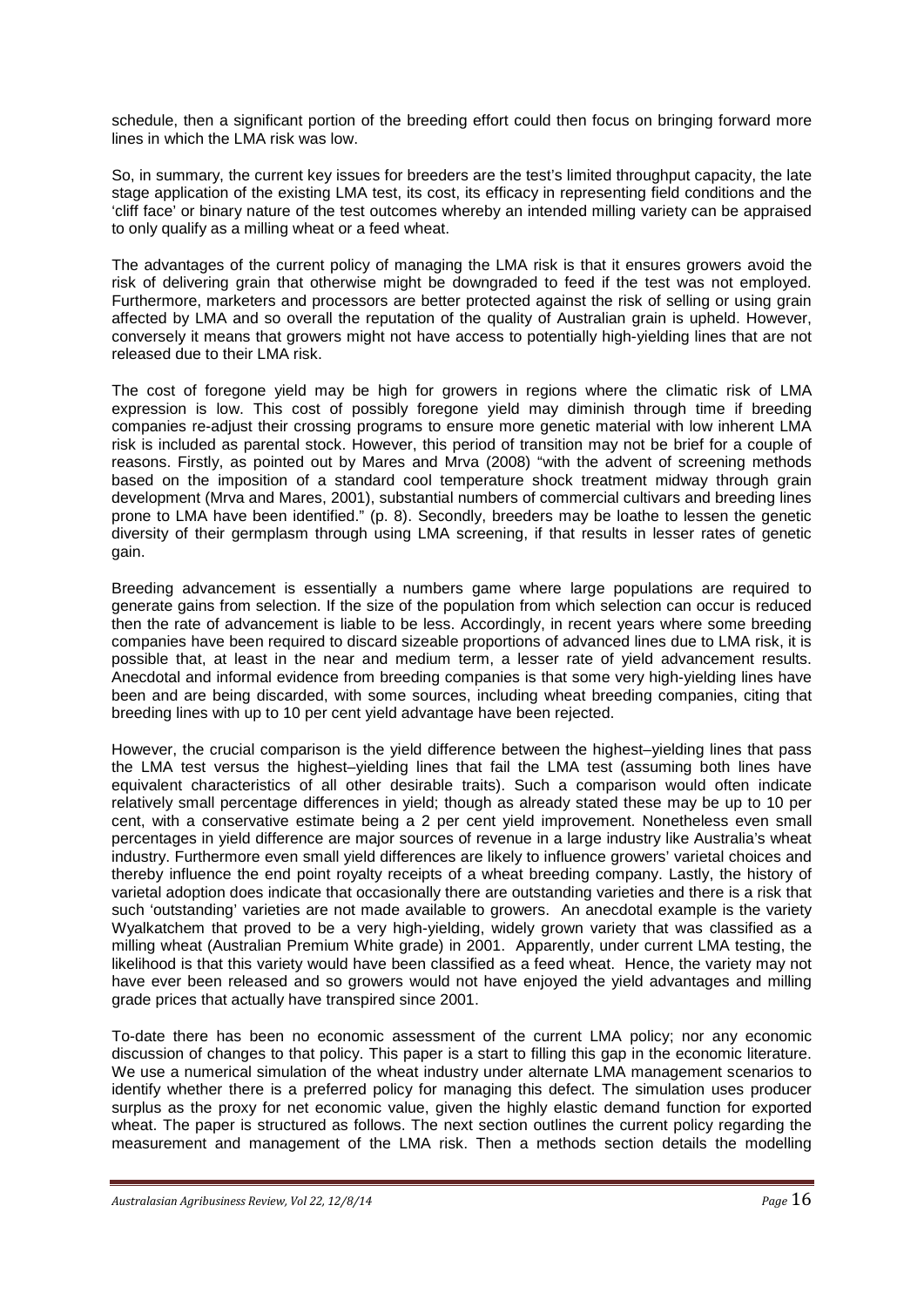approach to assess economic impacts of the current management policy and potential changes to that policy.

# **Current Management of LMA**

Prior to deregulation of wheat marketing in Australia, the Australian Wheat Board undertook wheat classification, and established all wheat grades. Following deregulation, the Grains Research and Development Corporation (GRDC) assumed responsibility for the management and operation of wheat classification

The GRDC and Grain Trade Australia established a company Wheat Quality Australia (WQA) to be responsible for wheat variety classification. WQA ensures that the quality of the classes of wheat available in Australia, now and in the future, meets the processing and end product requirements of key markets. WQA does this through two bodies: the Wheat Classification Council (Council) and the Variety Classification Panel (Panel).

The Council determines wheat classes/grades based on market requirements. A schema for the variety classification system is shown in Figure 1. The Panel assesses and classifies new wheat varieties into the grades established by the Council and the Panel is composed of technical experts. Part of the classification process is a laboratory-based LMA test. This system for LMA management was first introduced in 2004, and as such, varieties released after 2004 have been subject to the LMA test, and have low instance of LMA expression.

#### **Methods**

The method of assessing the impact of LMA and its management follows that espoused and applied by Edwards (1987), Brennan et al. (1989), Voon and Edwards (1992) and Alston et al. (1995). To illustrate the approach taken, consider the current situation in Western Australia (see Figure 2) whereby the majority of wheat varieties being adopted, and likely to be used in coming years, have little risk of LMA expression. A typical annual volume of wheat produced of millable quality in Western Australia is just over seven million tonnes which attracts an average FOB price of close to \$275 per tonne. Under this scenario the annual value of wheat sales is around \$1.95 billion.

Contrast that scenario with an alternative one that involves less stringent decision rules concerning LMA test results so that there is a greater likelihood of some higher-yielding lines becoming available, yet at some greater risk of LMA expression and consequential downgrades and price penalties for wheat grown (importantly assuming low falling number tests are more widely and frequently employed). This scenario (see Figure 2) is depicted by an increase in the wheat supply, yet accompanied by a lesser weighted price received by wheat producers. The lesser price is formed by a proportion of the wheat crop occasionally being subject to downgrade due to LMA expression and its revelation through receival point testing. In the particular scenario shown in Figure 2 wheat producers' revenues would decline due to the slight reduction in the expected price, and unchanged volume of production, in spite of the lesser unit cost of production attributable to the availability of higher yielding varieties. In this particular case, wheat producers would be no better or worse off due to less stringent decision rules surrounding LMA test results. Diagrammatically this is shown by comparing the producer surplus (shaded portions in Figure 3 and noting they are equal.

The preceding diagrammatic representation of impacts of a less stringent LMA management policy is of course a great simplification. In practice the magnitude of impacts will depend on many factors including the price differential between feed, general purpose and milling grades of wheat, the average proportion of a wheat crop that is subject to LMA expression, the likelihood that the expression of LMA will be tested for at receival points, the costs of such testing, the magnitude of greater yield advance achievable if the LMA test bar is lowered and the dynamics of industry change. Furthermore, any LMA management policy change is liable to affect different regions differently and affect key industry stakeholders (growers, wheat breeders, grain handlers and marketers) differently.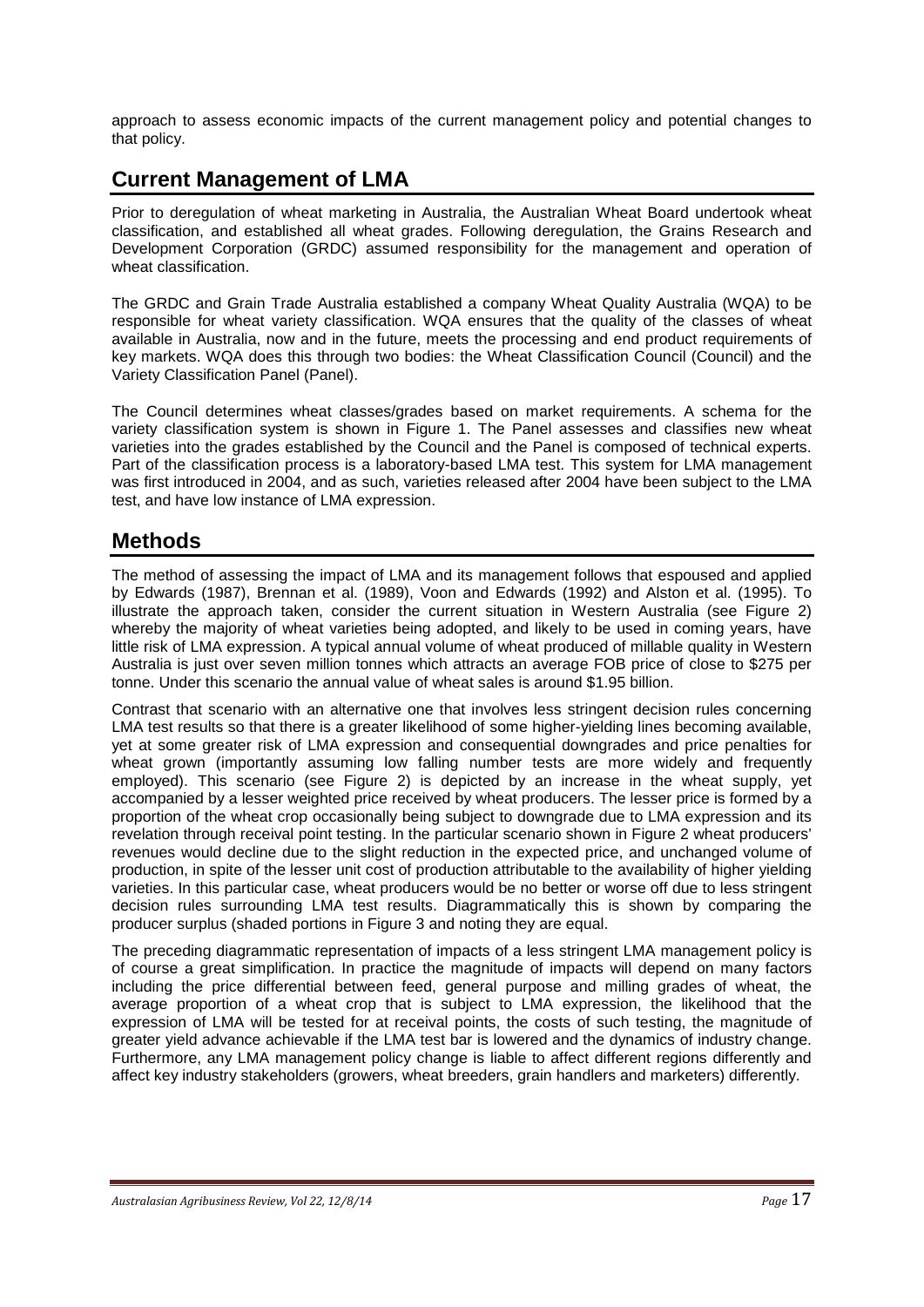



*Source: Wheat Quality Australia (2012) Wheat classification guidelines: version August 2012*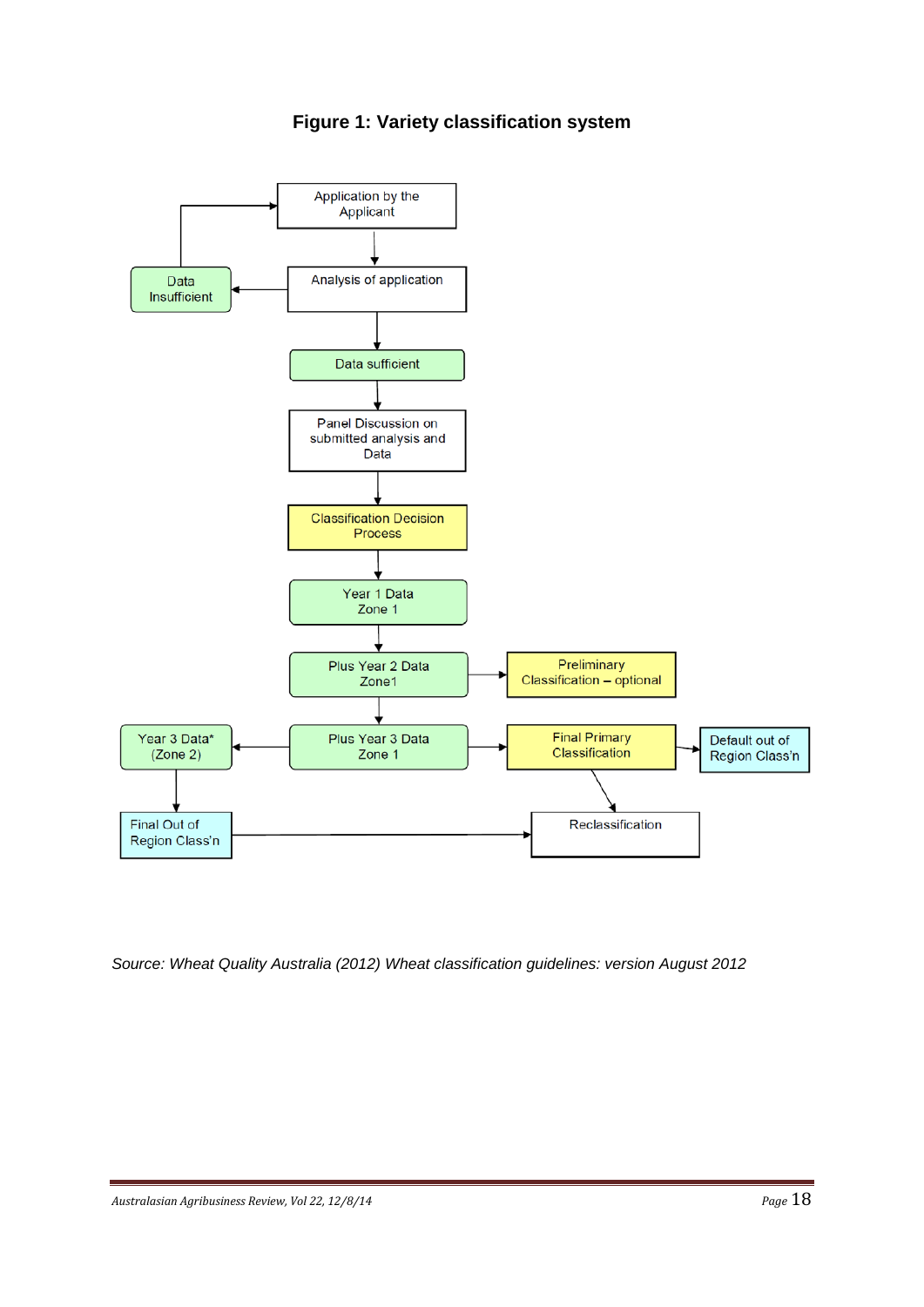

**Figure 2: Supply and demand scenarios associated with different LMA management policies**

**Figure 3: Producer surpluses associated with different LMA management policies**



The more formal mathematical modelling approach taken, based on the preceding diagrammatic illustrations is as follows:

In spite of the WA wheat industry exporting a high proportion of its production, the exportable volume is small relative to the annually internationally traded volume. Moreover, WA wheat is substitutable by wheat from other sources in most applications. Hence, we assume a perfectly elastic export demand curve for WA wheat (Edwards and Simmons, 2004). Hence international demand for Australia's milling wheat is:

 $D_i = P_i$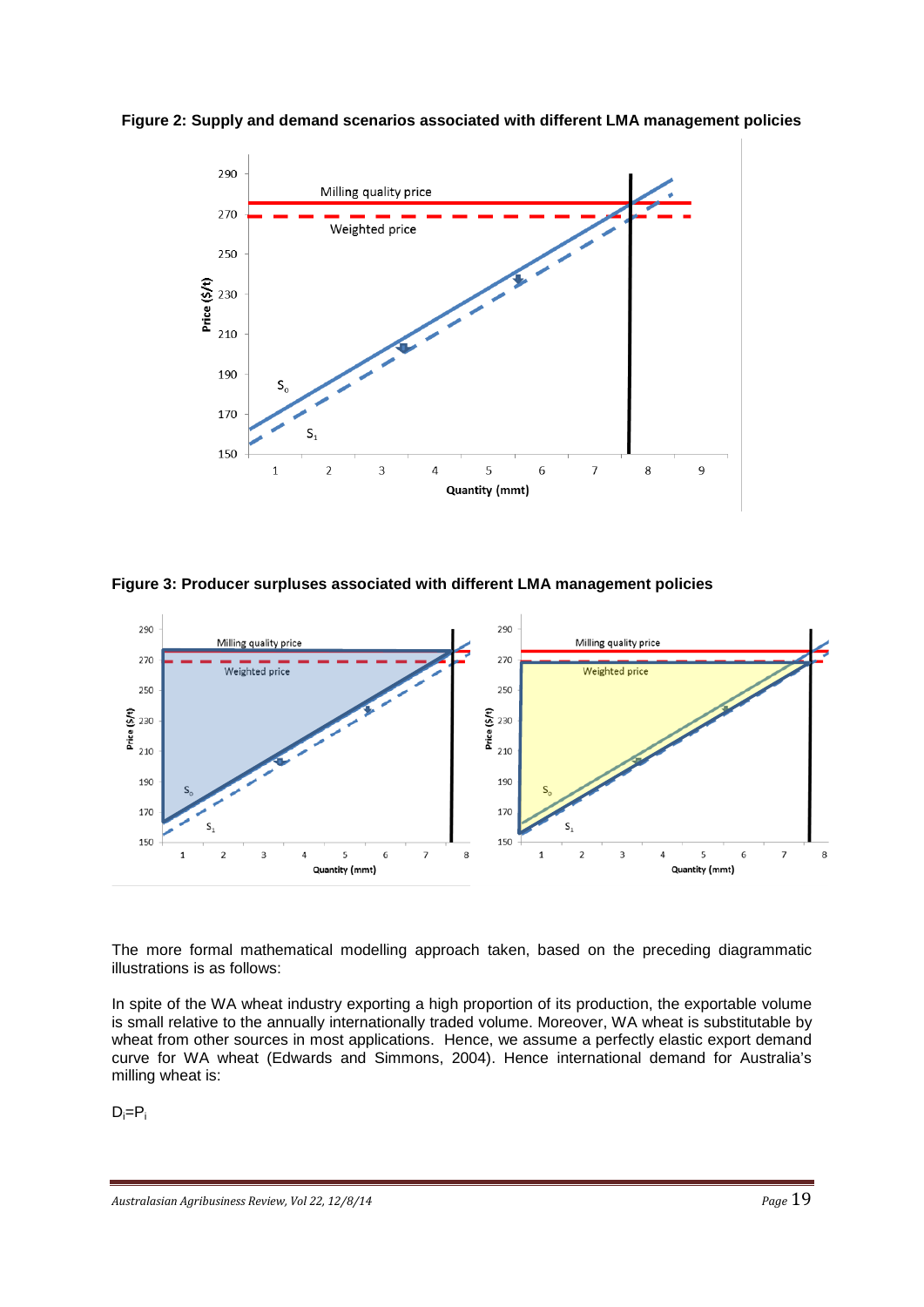International demand for Australia's feed wheat is:

 $D_f = P_f$  where  $P_i > P_f$ 

The proportion of Australia's wheat crop that, under less stringent LMA testing, becomes on average annually downgraded to feed, is β where 0<β<1.

The proportional improvement in the industry's average annual wheat yield, that flows from less stringent LMA testing, is δ where 0<δ<0.15. In other words, the yield improvement is less than fifteen per cent.

Australia's expected annual supply of milling wheat  $(Q_m)$  is:

 $Q_m = C_m + bP$ 

Where  $C_m$  is the infra-marginal cost of milling wheat production, b is the slope of the supply response and P is the price of milling wheat.

The producer surplus in the absence of LMA expression  $(PS_1)$  is:

$$
PS_1 = 0.5(P_i - C_m) \cdot (C_m + b_1 P_i) \tag{1}
$$

The producer surplus where LMA is expressed  $(PS_2)$  is:

 $PS_2 = 0.5[(1-\beta)P_i + \beta(P_i - P_f) - R] - C_m/(1+\delta)] \cdot [(C_m/(1+\delta)) + b_2[(1-\beta)P_i + \beta(P_i - P_f) - R]]$  (2)

where

 $b_2 = b_1/(1+\delta)$ 

and where R is an additional cost of testing grain on delivery at a receival site, that would be required with less stringent LMA varietal testing to ensure processors receive equivalent quality grain under a relaxed policy. The falling number test would hence change from a discretionary to a mandatory test, alongside protein, screenings, moisture and hectolitre weight tests.

Whether or not there is an economic case for allowing greater expression of the LMA risk or not depends on the magnitude of the difference between  $PS_1$  and  $PS_2$ . If PS<sub>2</sub> exceeds PS<sub>1</sub> then there is economic support for the argument of lowering the LMA test bar. However, it requires noting that there are several variables in the calculation of  $PS_1$  and  $PS_2$  so it is highly likely that their difference will be uncertain. In practice, the difference will be variable so informed judgment will be required about the economic merit of any LMA management policy change.

To illustrate some of the uncertainties involved, consider the magnitude of the price differential  $P_i-P_f$ that features in the calculation of  $PS<sub>2</sub>$ . Not only do these prices vary separately but so does their difference. Since mid-2007 the price for Australian Premium White (APW2) wheat, a key wheat segregation, has reached heights of over \$450 per tonne and depths of around \$220 per tonne. The FED1, a feed wheat segregation, price over the same period has reached a high of \$410 per tonne and bottomed at around \$155 per tonne. The daily differential between the two classes has been as great as \$120 per tonne and as small as \$30 per tonne.

The AWB pool return FOB prices of APW and Feed grade wheats from 1995/6 to 2005/6 display less volatility (Anderton and Kingwell, 2008). The difference between APW and feed grade wheats has ranged from \$20 to \$70 per tonne, and over the period has averaged \$39 per tonne with a coefficient of variation of 41 per cent.

Another important source of uncertainty in the calculation of PS<sub>2</sub> is the magnitude of β, the proportion of Australia's wheat crop that, under a lower LMA bar, is on average annually downgraded to feed. Each wheat-growing region of Australia will have its unique value of β that is typically seasonally dependent (Anderton and Kingwell, 2008). It needs to be noted that β is not the proportion of

*Australasian Agribusiness Review, Vol 22, 12/8/14 Page* 20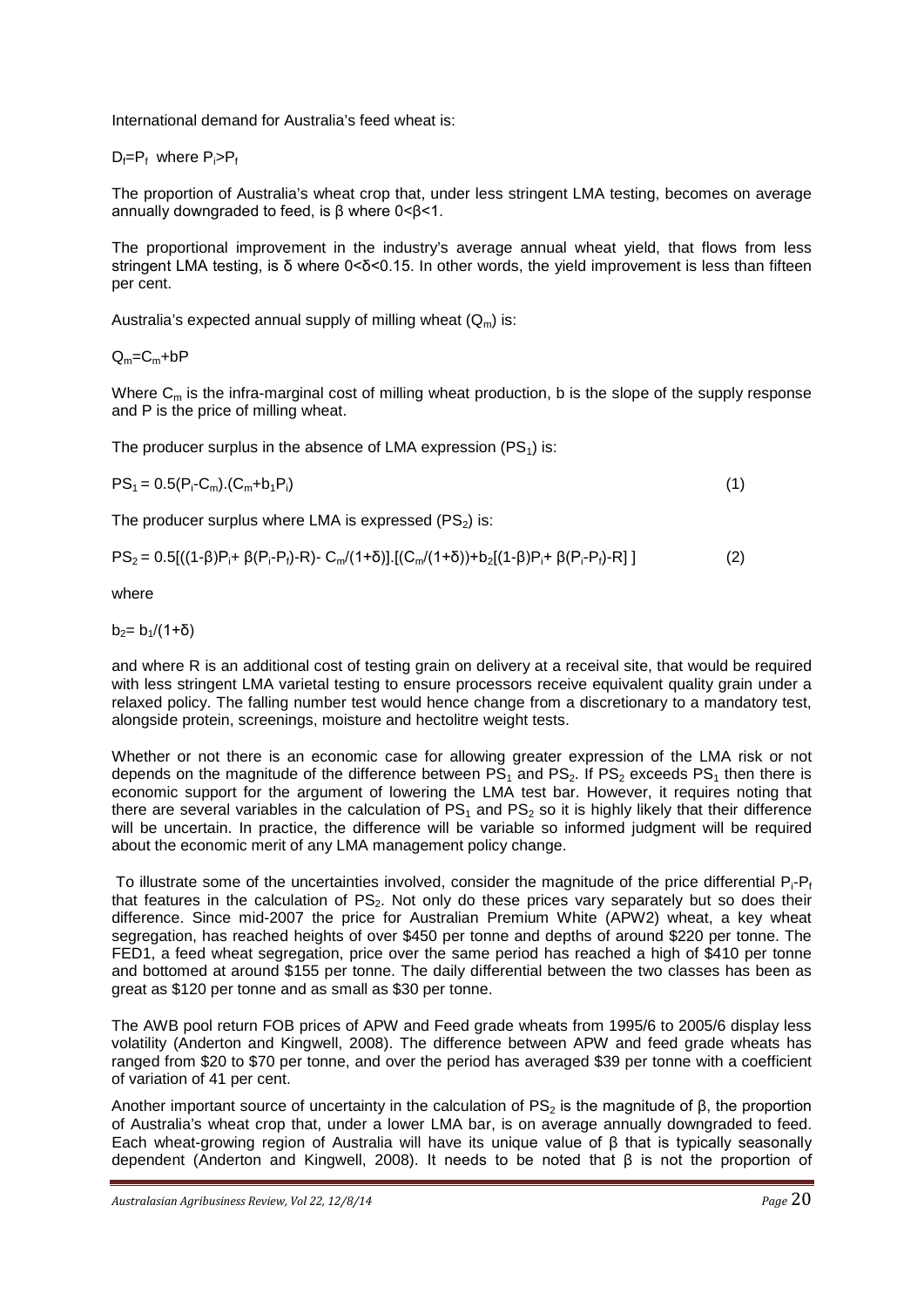Australia's milling wheat production that on average is downgraded to feed. Rather it is the proportion of Australia's milling wheat production that on average is downgraded to feed or general purpose solely due to expression of LMA, assuming widespread testing for LMA occurs. Historical data for Western Australia shows that over the period 1989/90 to 2003/4 the proportion of the State's wheat crop that on average was classed as feed was 1.4 per cent whilst the proportion that on average was classed as general purpose was 9.9 per cent. The proportion of the crop classed as feed ranged from 0.04 per cent to 6.7 per cent and the proportion of the crop classed as general purpose ranged from 2.6 per cent to 25.8 per cent.

Mares and Mrva (2008) reported that substantial numbers of commercial cultivars and breeding lines prone to LMA were identified over the last several years. This suggests that, at least previously, a substantial proportion of wheat produced in Australia may have been at risk of LMA expression. However, it is the susceptibility multiplied by the probability of occurrence of the environmental triggers that generates the actual downgrades, not solely the prevalence of the LMA defect in the germplasm. The fact that historically a small proportion of the wheat crop was classed as feed suggests that the risk of downgrade to feed due to LMA expression is very small, perhaps on average less than one per cent (i.e. β < 0.01). However, this small proportion of feed grain also could be due to a lack of testing facilities for low falling numbers at either some receival points or in some years. Subsequently the background incidence of unidentified LMA affected grain would have been built into current milling wheat prices.

In WA, at least, the falling number test is mostly used when there is a high incidence of sprouting which can be identified visually. Also in WA, on average almost 10 per cent of the State's wheat crop is classed as general purpose. However, as indicated earlier, the percentage of general purpose wheat can range from less than three per cent to be a quarter of the State's wheat crop. Before testing for LMA became a compulsory part of variety classification it was likely that some delivered wheat would have been affected by the expression of LMA, causing low falling numbers leading to the delivered wheat being classed as general purpose. Hence, prior to the compulsory testing of advanced lines for LMA, it may have been likely that, in WA at least, on average each year around three per cent of the wheat crop would be downgraded to general purpose or feed grades due to the effects of LMA expression. However, in the absence of widespread and location-specific testing, it is not possible to be definitive about what proportions of downgraded volumes of wheat are solely due to LMA expression.

Another source of uncertainty is δ, the proportional improvement in the industry's average annual wheat yield that flows from less stringent LMA testing. As previously noted, breeding companies have indicated informally some very high-yielding lines with yields up to 10% higher than currently grower varieties, already have been and are being discarded due to failure to pass the current LMA test. However, the crucial comparison is the yield difference between the highest–yielding lines that do pass the LMA test versus the highest–yielding lines that fail the LMA test (assuming both lines have equivalent characteristics of all other desirable traits). Such a comparison would probably indicate relatively small percentage differences in yield, on average, are foregone. Nonetheless there may be cases where greatly superior lines are discarded due to their failure to pass the LMA test.

A source of further uncertainty is  $C_m$  which is the infra-marginal cost of milling wheat production. Essentially this is the cost of milling wheat production for the most cost-efficient producer; the price at which this producer would just be prepared to engage in milling wheat production. In practice such a producer might be one with ample stored soil moisture and highly fertile soils in paddocks previously prepared for wheat production. This producer's costs of wheat production would be unusually low, and given favourable yield outlooks, their costs per tonne of wheat supplied would be very low. However, identifying or imputing their actual costs of production is not without problems, causing the value of  $C<sub>m</sub>$  to be uncertain.

To acknowledge and accommodate the inherent uncertainty in variables in equations (1) and (2) that importantly will influence findings, the following assumptions are made. Firstly, P<sub>i</sub>, β, (P<sub>i</sub>-P<sub>f</sub>), C<sub>m</sub> and δ are all normally distributed variables, with their means and standard deviations set out in Table 1. The means of key variables to especially note are the \$40 per tonne discount for feed wheat, the percentage of wheat crop downgraded to feed or general purpose due to LMA expression being 3.5 per cent, the additional yield improvement resulting from a less stringent LMA test being two per cent, and the infra-marginal cost of milling wheat production being \$160 per tonne. Additionally the price discount for general purpose wheat is set at 40 per cent of the discount that applies for feed wheat.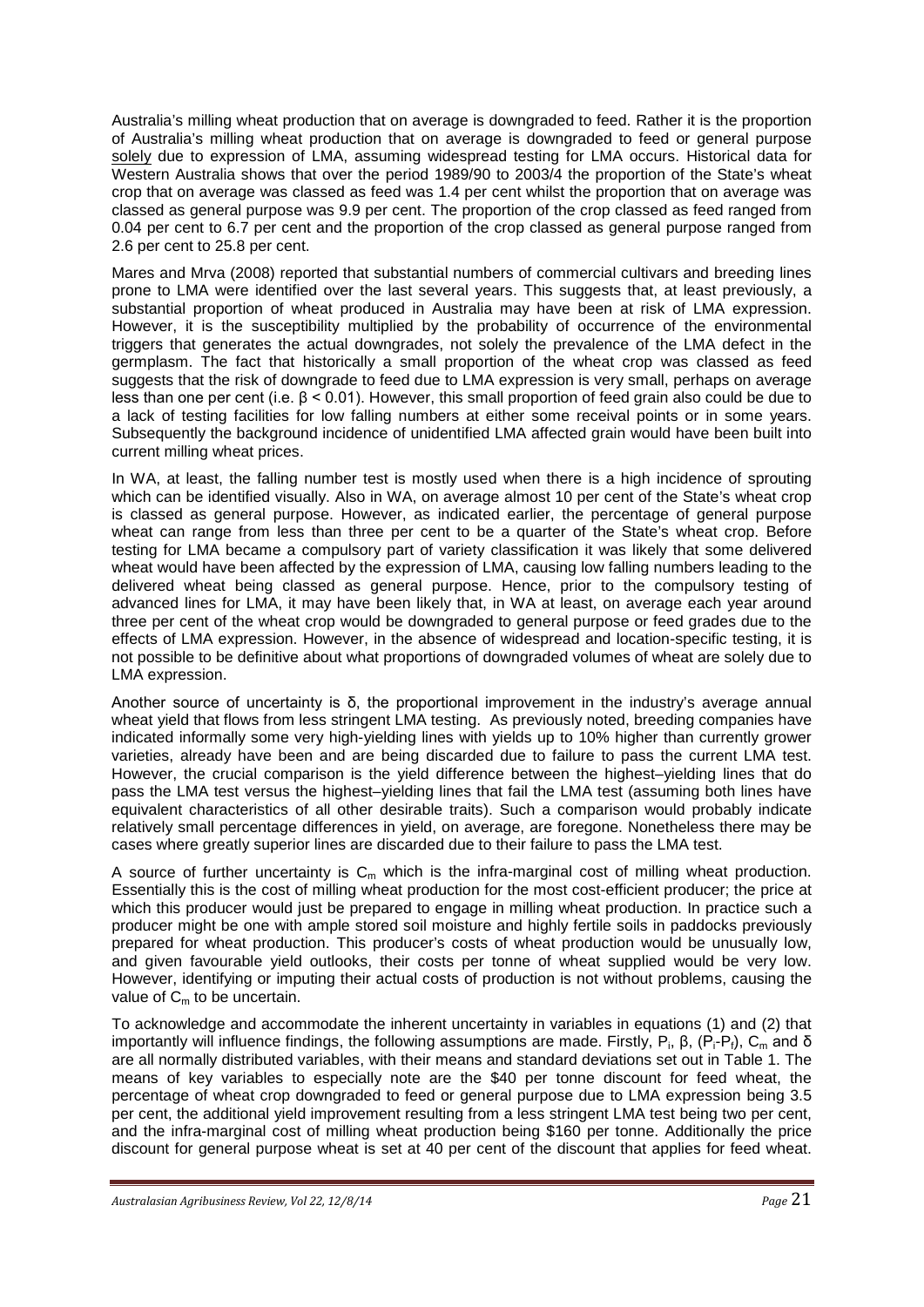The FOB milling wheat price is set at \$275 per tonne. The cost for additional testing on delivery of grain at the receival site (R) is estimated as \$0.5 per tonne (Lambe, *pers. comm.*).

| Variable description                                                                                         | Symbol       | Mean | <b>Standard</b><br>deviation | <b>Coefficient of</b><br>variation (%) |
|--------------------------------------------------------------------------------------------------------------|--------------|------|------------------------------|----------------------------------------|
| APW wheat price $($/t)$                                                                                      | $P_i$        | 275  | 55                           | 20                                     |
| Probability of the wheat crop<br>being downgraded to feed or<br>general purpose due to LMA<br>expression (%) | β            | 3.5  | 1.75                         | 50                                     |
| Price difference between APW<br>and GP grade wheat $(\frac{5}{t})$                                           | $(P_i-P_f)$  | 40   | 16                           | 40                                     |
| Wheat production with no LMA<br>(m tonnes)                                                                   | $(C_m+bP_i)$ | 7.13 | 2.14                         | 30                                     |
| Infra-marginal (lowest) cost of<br>milling wheat production $(\frac{4}{3})$                                  | $C_m$        | 160  | 32                           | 20                                     |
| Yield increase under a lower<br>bar for LMA $(%)$                                                            | δ            | 2    | 0.4                          | 20                                     |

#### **Table 1: Means, standard deviations and coefficients of variation of key variables for impact assessment of LMA management policy change**

# **Results**

The values in Table 1 were used in a simulation of 10,000 samples from the range of assumed distributions. The simulation data was then used to calculate the differences in producer surplus. The overall mean results are listed in Table 2. These results imply an economic justification (at least in the interim) for less stringent classification decisions based on LMA tests. The industry annual benefit in Western Australia of lower acceptance bar attached to LMA tests is around \$18 million, given the current set of variable specifications listed in Table 1. Moreover the distribution of possible benefits as indicated in Figure 4 displays a slight positive skew.

# **Table 2: Mean results of a 10,000 draw simulation Variable description Value** Mean of net benefit (\$million) 18 Standard deviation of net benefit 11.9 Skewness 0.58 Median net benefit (\$million) 16.8

There is little prospect of industry losses under the range of variable specifications listed in Table 1. As shown in Figure 4 90 per cent of net benefit values lie within the range \$1 million and \$39 million. Almost always, positive net benefits will be generated, provided the assumed specifications of variables apply. However, there is a marked variation in returns as indicated by the size of the net benefit standard deviation and as illustrated by the spread of values in Figure 4.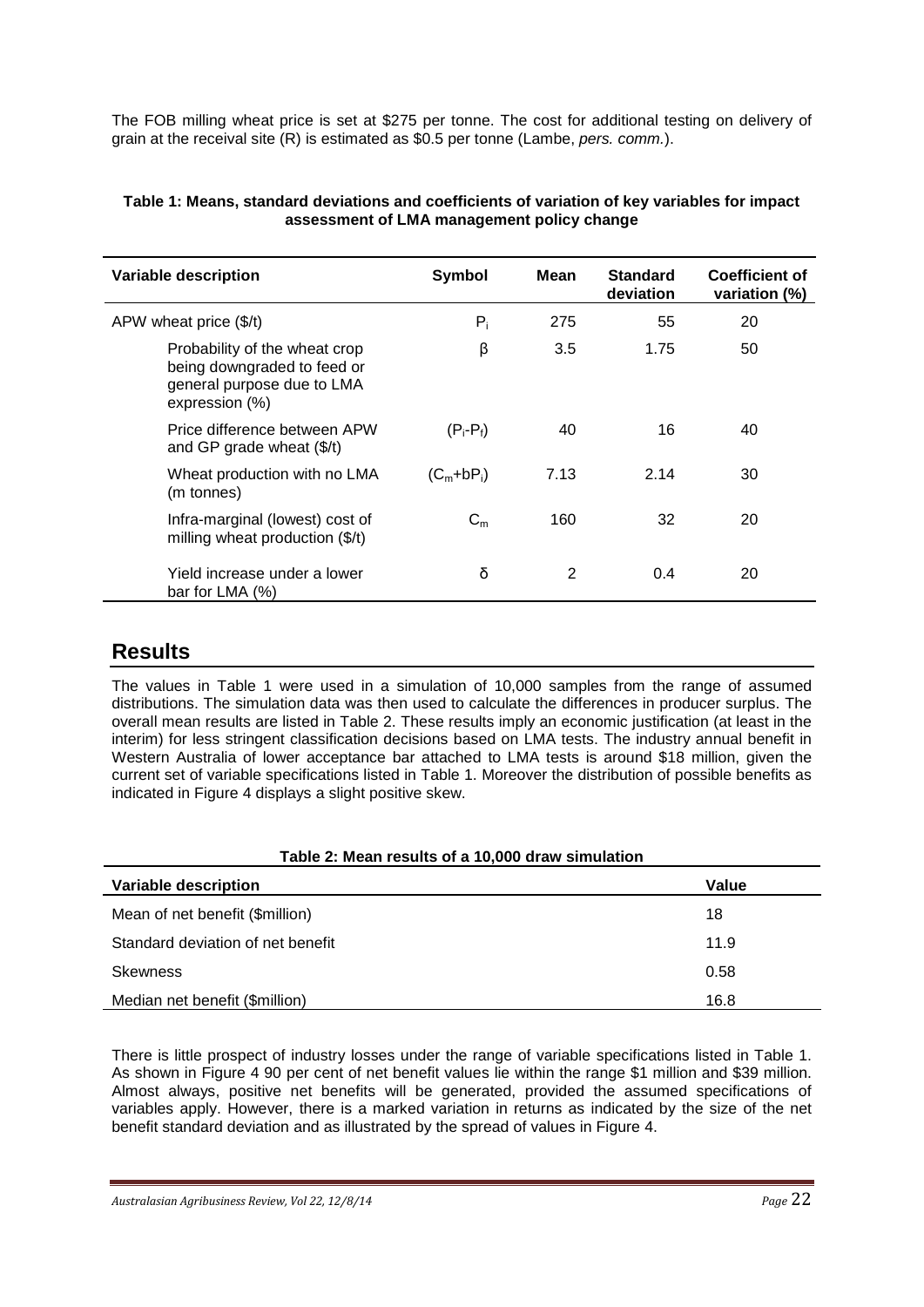

**Figure 4: The distribution of annual benefits in Western Australia of a less stringent LMA test**

The sensitivity of net benefits to changes in each key variable is illustrated in Figure 5. To generate the results in Figure 5 each variable was first set at its mean value. Then each variable was separately subject to fluctuation (i.e. sample draws) to gauge how the net benefit was altered by changes in each variable, whilst all others remained set at their mean values. The factor that most influenced the magnitude of industry benefits in Western Australia was shown to be the size of the yield increase associated with a relaxation of the LMA test. The possible range of yield changes resulted in the net benefit level ranging from \$7.1 million to \$29.8 million.

The probability of the wheat crop being downgraded to feed or general purpose due to LMA expression also was found to crucially affect the size of industry benefits. This parameter is used to weight the milling wheat and feed wheat prices, and hence the expected price of the crop. This parameter is assumed to be independent of the price differential between the two qualities of wheat.

Other variables found to be important were the wheat production when LMA is absent as a defect; percentage of the wheat crop downgraded to either feed or general purpose due to LMA expression; the price differences between milling, general purpose and feed grade wheat.

# **Discussion**

A key assumption in this analysis is that there is equal risk of exported wheat being contaminated with LMA affected grain, under each policy scenario. We know that presently and in recent years all varieties classified as milling wheats have passed a fairly stringent LMA test and thus are unlikely to be highly susceptible to LMA expression in the field. Moreover, WQA has the right to alter a variety's classification if such serious expression is found to occur. However, a proportion of growers will continue to use older varieties (like Wyalkatchem) that have an inherent higher risk of LMA expression. Given that these older varieties are purchased by processors, despite the risk of LMA affected grain, it can be safely assumed that the processors know the risk, and include the cost of that risk in their bid prices. Moreover, this would indicate that there is currently some tolerance to a background level of LMA affected grain.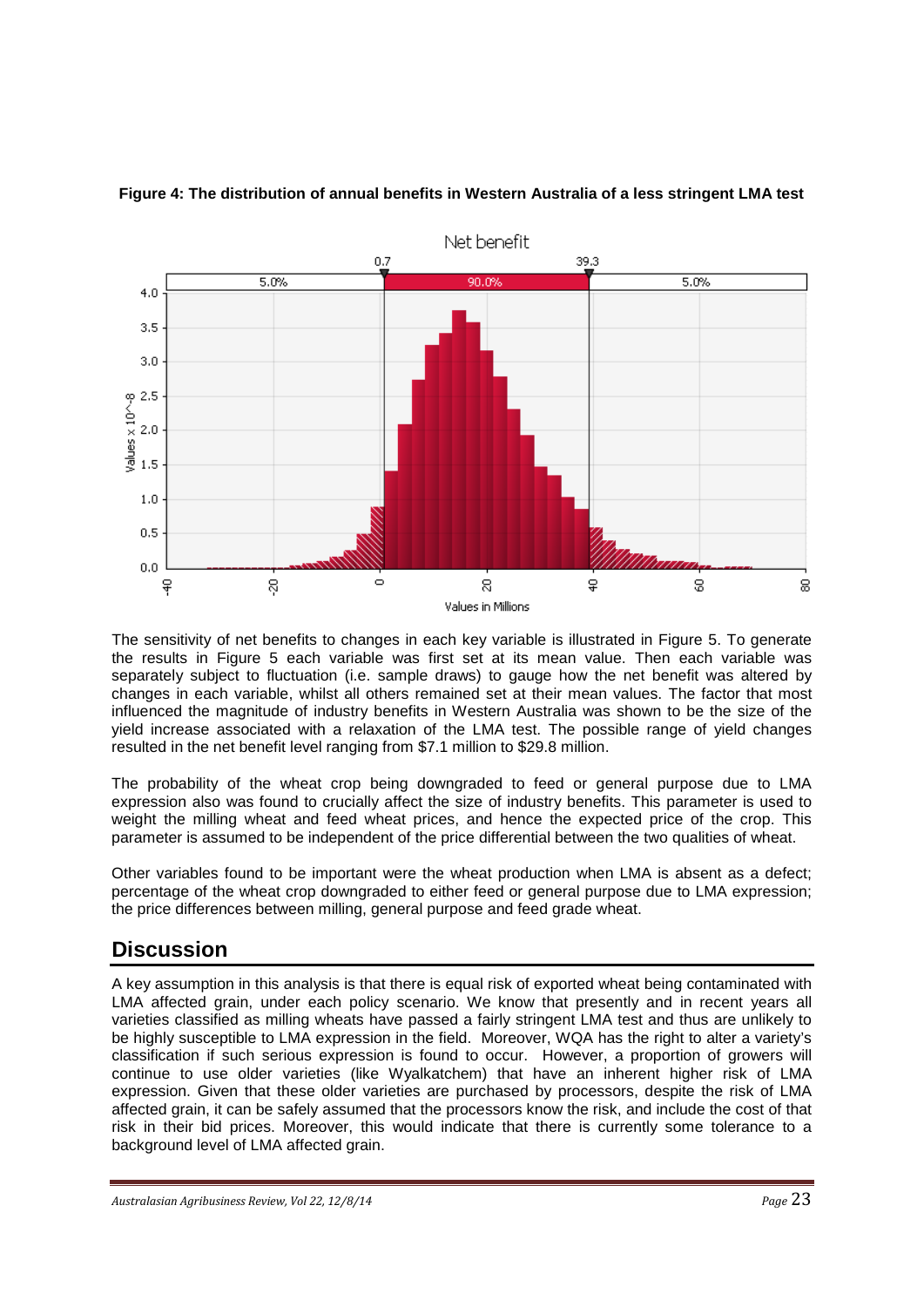Relaxing the bar on the LMA test will increase the likelihood of some varieties being classed as milling wheats that otherwise would have been classed as feed wheats. However, these varieties will have a greater likelihood of LMA expression. Consequently, in the absence of sufficient testing at grain receival points, there is *a priori* an increased risk of LMA expression and thus a higher risk of LMAaffected grain forming part of grain harvests. To combat this increased risk of LMA affected grain contaminating exported wheat, we assume that additional resources are used in testing grain at receival points to lower this risk. Specifically we impose an additional small cost on growers' costs of production sufficient to cover increased testing for LMA at receival points estimated at \$0.5 per tonne, imposing an additional \$3.5m cost on the industry per annum. Additional to this cost is the price penalty imposed on the older varieties when they express LMA that would not previously have been detected at receival sites. This detection is included in the modelling as a proportion of the β variable.



#### **Figure 5: Sensitivity analysis of impacts on the annual net benefit of changes in variables**

However, testing at receival points has additional drawbacks. The falling number test used to identify sprouted and LMA affected grain can take up to six minutes, not including time for preparation of the grain. Given the volume of deliveries during the harvest period, the additional time and resources required for LMA testing would result in significant delays at delivery sites. Slower turn-around times would increase growers' logistics costs at harvest and increase costs incurred by grain handlers who need to provide the staff and testing equipment and make contingencies for stack segregations. How extensive needs to be the testing for LMA-affected grain to ensure the risk of contamination is unchanged from current levels is an issue for statistical analysis and inference, and is not without its own complexities.

It may be possible to use several testing systems in combination to reduce the need for falling number tests in regions where there is a low likelihood of LMA expression. These include a more rigorous field-testing regime of pre- and post-release varieties and greater use of weather station information to assess potential for LMA expression at particular locations or in particular seasons. More rigorous field testing procedures would allow better understanding of the likelihood of LMA expression, with several benefits. One benefit would be better information on the riskiness of the variety that would allow growers to make more informed decisions regarding varietal choice. Additionally, more extensive field testing would allow collection of better information on the seasonal conditions that trigger LMA expression. Maps of these seasonal conditions could then guide LMA testing at particular receival points, thereby avoiding testing and logistics delays at sites where the risk of LMA expression is low.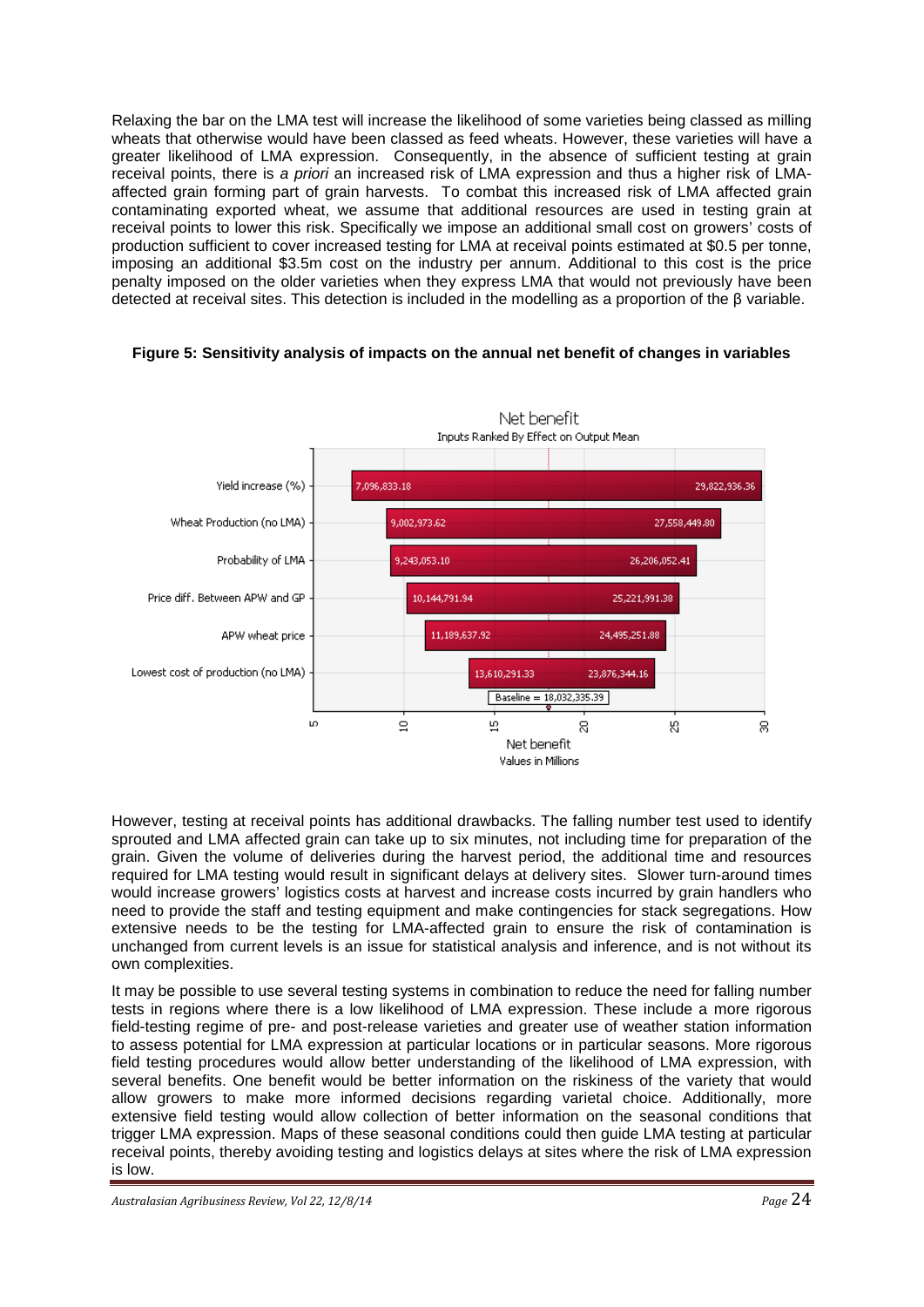# **Conclusion**

Late maturing α-amylase (LMA) is a genetic defect in some wheat lines that when triggered by particular environmental conditions damages the grains' starch and reduces its suitability in processing. To lessen the risk of LMA expression in Australia's wheat crops, a testing regime is now part of the nation's varietal classification system. This study has used a simulation of supply and demand conditions to estimate the change in producer surplus in the wheat industry from relaxing the current testing policy for LMA expression. In the relaxed scenario there is an increased likelihood that more higher-yielding wheat varieties would be classed as milling wheats but that they would contain a higher risk of LMA expression.

We assume additional testing for LMA occurs at receival points in order to identify this increased risk with the result that affected loads are downgraded to feed. These downgrades alter the farmer's expected price of wheat produced, with the farmer's supply response being based on an expected price. The expected price is determined using the probability of wheat being downgraded and the differential between the two grades, milling versus feed grade.

The model of change in producer surplus includes several uncertain variables including: the wheat price, wheat grade price differentials, the probability of downgrade, wheat production, potential yield improvement following a lower bar on the LMA test and the infra marginal cost of production for wheat. Model simulations based on 10,000 random draws from the distributions of the uncertain variables generate the finding that the mean net benefit from a more relaxed LMA policy is \$18 million per annum, with a standard deviation of 11.9. This result is based on data and assumptions for the Western Australian wheat industry that is the source of almost half of Australia's wheat exports.

This paper does discuss the practical issue of greater testing for LMA expression at receival points. Such testing is required if there is to be no change in the underlying risk of LMA contamination of millable wheat sales, in order to preserve the market reputation of Australian milling wheat. To manage both the risk of LMA contamination and the increased cost of testing, there may be a role for weather forecasting and observation systems to inform the spatial allocation of falling number test sites. If the grain testing systems could be targeted to high risk areas through use of forecasting and observation data, the total cost of implementing the test procedures would be reduced, with little increase in risk. Targeted allocation of test sites would also reduce the temporal impact from increasing the test times at the receival sites. The weather information could even be extended to assisting growers to decide which varieties would be more or less likely to exhibit LMA, given their location. This study points to the desirability of a lower bar for the LMA test; albeit the nature and extent of LMA testing at receival points, and possible use of existing data and systems to create optimal testing procedures, warrants further study and policy decision-making.

The current LMA policy, with its cliff face evaluation may exclude some higher yielding varieties, and especially disadvantage wheat growers in regions that rarely have seasonal conditions likely to trigger LMA. Further analysis of the regional implications would be beneficial to broaden industry discussion, as would expanding the current analysis from assessing the impact of LMA policy in Western Australia to other wheat-growing regions of Australia.